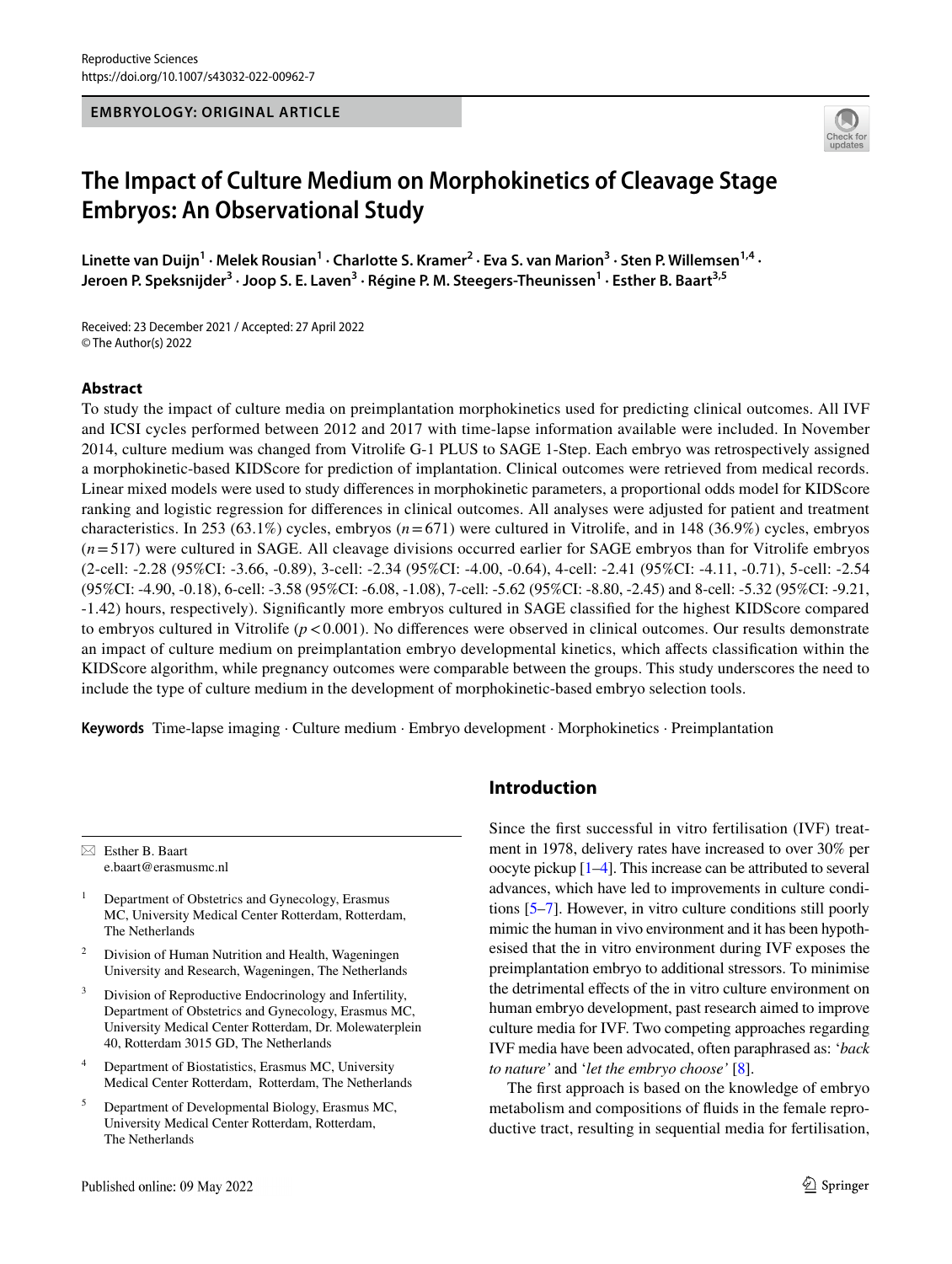the cleavage stages and blastocyst development [[9](#page-8-5)]. For the second approach, culture media components were systematically adjusted using mouse preimplantation embryos, resulting in a single-step formulation that enabled culture of human embryos from fertilisation up to the blastocyst stage [\[10–](#page-8-6)[12\]](#page-8-7).

Although studies suggest that culture in single-step media results in the development of more blastocysts than culture in sequential culture media, clinical outcomes are similar [\[13–](#page-8-8)[16\]](#page-9-0). This may be attributed to either diferences in the composition of media or to the fact that single-step culture media allow undisturbed embryo culture, as there is no need to transfer the embryo to the next culture medium on day 3 of development [[17](#page-9-1)]. Despite comparable implantation rates between media, some studies report diferences in foetal size, birthweight and even postnatal weight at 2 years [\[18–](#page-9-2)[20\]](#page-9-3). Recently we have demonstrated that these diferences can arise as early as the frst trimester, as embryos cultured in SAGE 1-Step exhibit faster growth and development than embryos cultured in Vitrolife G-1 PLUS [\[21](#page-9-4)].

Little is known whether these differences are also observed prior to implantation. Since 1997, preimplantation embryo development can be closely observed with timelapse imaging [[22\]](#page-9-5). This technique is increasingly used to investigate the association between preimplantation development and implantation, and to improve embryo selection for transfer. However, prospective randomised trials on timelapse-based embryo selection report conficting results on the improvement of success rates and indicate that embryo developmental kinetics are subject to patient related factors and local laboratory variables [[23–](#page-9-6)[25\]](#page-9-7). To prevent that these variables afect embryo selection, an universally applicable algorithm for embryo selection has been developed [\[26\]](#page-9-8). This algorithm, the Known Implantation Data (KID) Score, is a (de)selection tool that ranks embryos according to their implantation potential, regardless of patient characteristics, the fertilisation technique used and culture conditions applied. Moreover, it has a high blastulation predictability and performs superior to conventional morphology evaluation for predicting live births, when applied to day 3 embryos [[27\]](#page-9-9).

Reports on the impact of the type of culture medium on morphokinetics are conficting, and the impact on the performance of morphokinetic selection algorithms remains poorly investigated [[28](#page-9-10)[–31](#page-9-11)]. In this study, we retrospectively compare morphokinetics between embryos cultured in Vitrolife G-1 PLUS™ and SAGE 1-Step™. The primary aim of this study is to investigate associations between these two culture media and preimplantation embryo morphokinetic parameters in both IVF and intracytoplasmic sperm injection (ICSI) treatments. The secondary aim is to investigate the impact of culture medium on the predicted implantation potential as assessed by the KIDScore algorithm. This is compared to the observed implantation potential by studying the associations between culture media and clinical outcomes. Expanding our knowledge will not only help in understanding the role of culture medium in preimplantation embryonic development, but can also help in improving embryo selection.

## **Methods**

### **Study design and participants**

This patient registry cohort study was conducted between 31 January 2012 and 26 July 2017 at the outpatient Fertility Clinic of the Division of Reproductive Endocrinology and Infertility, Department of Obstetrics and Gynaecology of the Erasmus MC, University Medical Center Rotterdam, the Netherlands. Couples undergoing IVF or ICSI treatment with ejaculated sperm, who had their embryos cultured in the EmbryoScope™ time-lapse incubator (Vitrolife, Goteborg, Sweden), were included. If a couple underwent multiple cycles during the study period, only the frst treatment cycle was included. This is defned as the frst cycle for the wish to conceive during the study period. The morphokinetic parameters were extracted from the EmbryoViewer™ database, while data on patient characteristics and clinical outcomes were retrieved from medical records. A (post hoc) sample size calculation revealed that a sample of at least 132 embryos per culture medium had 80% power to detect a 1-h difference with a significance level ( $\alpha$ ) of 5% (two-tailed).

## **Ovarian stimulation, oocyte retrieval and IVF procedures**

Ovarian stimulation, oocyte retrieval and IVF and ICSI procedures were performed as described previously, with the following modifcations: women underwent ovarian stimulation with either a GnRH agonist or GnRH antagonist combined with recombinant follicle-stimulating hormone (rFSH) or urinary FSH administration [\[32](#page-9-12), [33\]](#page-9-13). Ovarian stimulation protocols are standardised at our centre, and the distribution of GnRH agonist or GnRH antagonist protocols refects policy changes over time and not patient selection. FSH or rFSH dosage was based on female age, antral follicle count and prior response to gonadotrophins (if applicable). Final follicular maturation, i.e. ovulation, was triggered with human chorionic gonadotrophin (hCG) or a GnRH agonist. Oocytes were collected 35 h later and cultured in G-IVF PLUS (Vitrolife, Goteborg, Sweden) during the period from January 31, 2012, to November 17, 2014. From November 17, 2014, onwards, oocytes were cultured in SAGE human tubal fuid medium (HTF, CooperSurgical, Trumbull, CT, USA) and supplemented with 5% human serum albumin (CooperSurgical) under an oil overlay (CooperSurgical).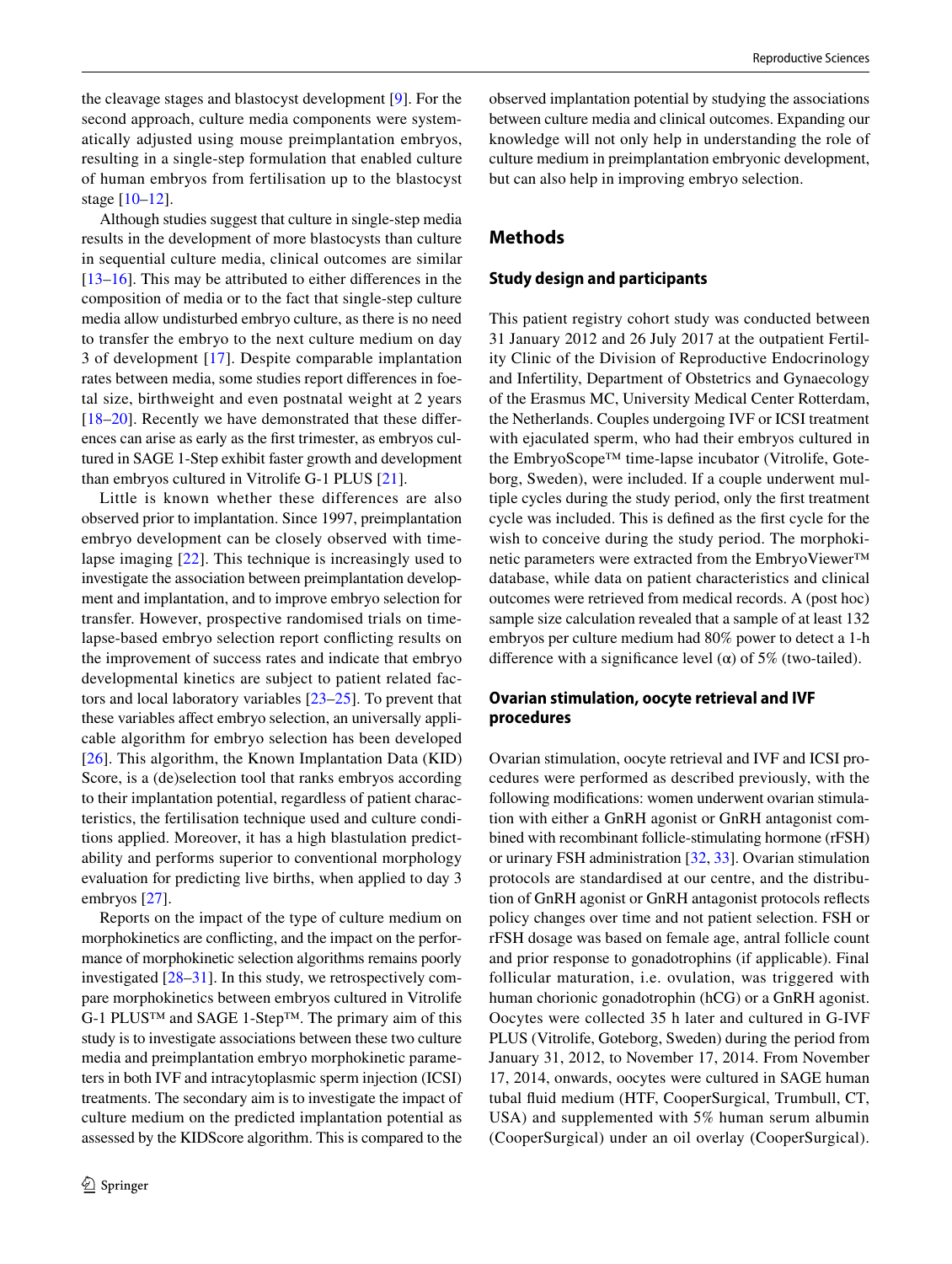Oocytes were subsequently fertilised conform routine IVF or ICSI procedures. For manipulation of the oocytes for ICSI outside the incubator, either G-MOPS plus (Vitrolife) or SAGE HEPES-buffered HTF (CooperSurgical) was used.

#### **Embryo culture, annotations and transfer**

IVF oocytes were cultured overnight in drops of 100 µl fertilisation medium in universal GPS dishes (CooperSurgical) under oil after insemination. The next morning, only fertilised oocytes with two pronuclei were transferred to an EmbryoSlide (Vitrolife). Denuded ICSI oocytes were transferred to an EmbryoSlide directly after injection. Oocytes or embryos were individually cultured in the EmbryoScope in 25 µl of culture medium under 1.4 ml oil.

Between January 31, 2012, and November 17, 2014, embryos were cultured using G-1 PLUS medium (Vitrolife). After embryo selection for transfer on day 3, remaining embryos were transferred to a fresh EmbryoSlide containing G-2 PLUS medium. From November 17, 2014, onwards, SAGE 1-Step medium (Cooper Surgical) was used for culture from day 0/1 until day 4, primarily for practical reasons. During the complete study period, fresh embryo transfer (ET) was performed on day 3 after ovum pickup. Embryos were evaluated on a single image acquired 66–68 h after fertilisation without support of time-lapse information and selection was based on number of blastomeres, fragmentation, size equality and signs of early compaction. Remaining embryos with more than 12 blastomeres or 30% of compaction were selected for cryopreservation on day 4.

Embryos were cultured at 36.8 °C in an atmosphere containing 7% oxygen. To achieve a stable pH level of 7.2–7.3, the level of  $CO<sub>2</sub>$  was adjusted to 5.5% for the Vitrolife media and  $4.5\%$  CO<sub>2</sub> for the SAGE media in all incubators. In our clinic, it is standard care to transfer a single embryo. Only women aged≥38 years without medical contraindications or women who underwent 2 or more fresh IVF or ICSI cycles could opt for double embryo transfer. Pregnancy was confrmed biochemically by a positive hCG test (two weeks after ET) and by ultrasound (5 weeks after ET). The cumulative pregnancy rate was defned as a pregnancy resulting from either fresh ET or any frozen–thawed ET of embryos from the treatment cycle included in the study cohort within a two-year follow-up period.

#### **Time‑lapse imaging and assessment**

Every 10 minutes, images were recorded automatically in seven focal planes  $(15 \mu m)$  intervals) with a monochrome CCD camera after exposure to a single red LED  $(635 \text{ nm}, < 0.1 \text{ s per image},$  total light exposure time  $< 50 \text{ s/s}$ day per embryo). For IVF embryos,  $t=0$  was defined as the moment of insemination. For ICSI embryos,  $t=0$  was defined as the moment of injection of the last oocyte. Depending on the number of oocytes, the total procedure takes between 20–50 min. Manual annotations were performed according to the defnitions and guidelines of the ESHRE consensus for dynamic monitoring of human preimplantation development [\[34](#page-9-14)]. All freshly transferred and cryopreserved embryos were individually annotated for the following developmental time points: tPNf, t2, t3, t4, t5, t6, t7 and t8. tPNF was defned as the frst frame on which both pronuclei had faded. The exact timings of reaching the 2-, 3-, 4-, 5-, 6-, 7- and 8-cell stage of each embryo were defned as t2, t3, t4, t5, t6, t7 and t8, respectively. Furthermore, intervals between developmental timings were calculated (t3-t2 and t5-t4). If the interval t3-t2 was 5 h or less, the embryo was registered as direct unequal cleaving (DUC). These parameters were used by the Vitrolife® embryo-viewer software to assign each embryo a KIDScore. This score is based on the KIDScore algorithm (Vitrolife), a generally applicable morphokinetic algorithm for implantation based on six parameters (Supplemental Table 1) [[26](#page-9-8)]. In this algorithm, a KIDScore of 1 corresponds with a low predicted implantation potential, whereas embryos classifed as score 5 have a high predicted implantation potential (5% vs. 36% in the dataset based on which the model was developed). The interobserver and intraobserver agreement for developmental events observed by time-lapse images is reported to be high [\[35](#page-9-15)[–37](#page-9-16)]. Internal validation of interobserver reproducibility demonstrated extremely close agreement for the timings of tPNf until t5 (intraclass correlation coefficient  $(ICC) > 0.95)$ . A moderate agreement was found for t6, t7 and t8 (ICC 0.23–0.40).

#### **Statistical analyses**

Continuous baseline data were tested using Mann–Whitney U tests, and categorical baseline data were tested using Chi-square tests. Time-lapse data were analysed using linear mixed models, which offer the possibility to analyse repeated measurements, multiple embryos from the same woman and are able to deal with missing values. In these models, time-lapse parameters were the response variables and culture medium was the independent variable. To adjust for potential confounders, two models were constructed. Model 1 only took similarities between embryos from the same women, also known as clustering, into account. Model 2 was additionally adjusted for female age, fertilisation method (IVF or ICSI), type of ovarian stimulation protocol (agonist or antagonist), culture under low oxygen conditions and the passage of time. The latter variable is based on the assumption that overall embryo quality gradually improves over time due to minor and unknown improvements in practice [[38–](#page-9-17)[40\]](#page-9-18). Two sub-analyses regarding morphokinetic development were performed. The frst was performed in ICSI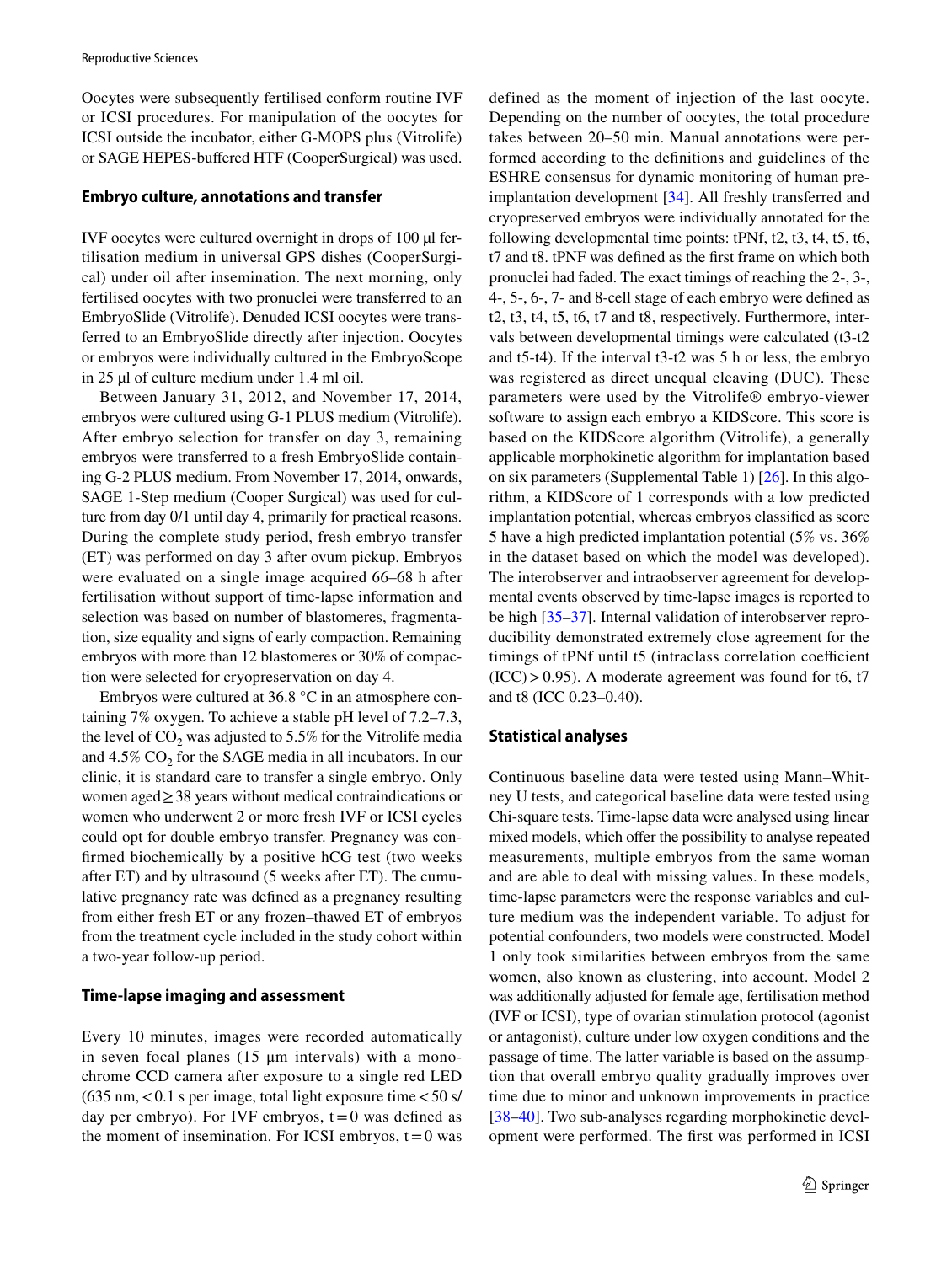treatments only, as  $t=0$  corresponds to the actual moment of fertilisation in ICSI embryos, whereas in IVF embryos there is an approximately 2-h delay between insemination and fertilisation [[41\]](#page-9-19). For this analysis, similar models were constructed but not adjusted for fertilisation method. The second sub-analysis was performed in freshly transferred embryos that implanted successfully, using linear regression, as only one embryo per patient is considered and there is no effect of clustering.

The effect of the culture medium on the KIDScore was investigated using a proportional odds model, a model for ordinal outcomes with patient specifc intercepts to account for correlation between embryos [\[42\]](#page-9-20). Here, we also performed a sub-analysis that considered only the group of freshly transferred embryos that implanted successfully, by using a Chi-square test.

Clinical outcomes were analysed using logistic regression and adjusted for female age, fertilisation method and stimulation protocol, as other laboratory procedures were similar between the two media.

Embryos cultured in Vitrolife were used as reference in all analyses. All statistical analyses were performed in SPSS statistics 24.0 (IBM, Armonk, USA) and R (R: A language and Environment for Statistical Computing, version 3.1.3, 2015 for Windows, R Core Team, Vienna, Austria). Twosided p-values  $< 0.05$  were considered significant.

## **Results**

Four hundred and one treatment cycles were included in this study population. In 253 (63.1%) cycles, the embryos  $(n=671)$  were cultured in Vitrolife medium; in the remaining cycles (*n*=148, 36.9%), embryos (*n*=517) were cultured in SAGE medium. This number of embryos is sufficient to demonstrate a 1-h diferences, according to our (post hoc) power analysis. Patient and treatment characteristics are shown in Table [1.](#page-3-0) Female age, body mass index (BMI) and number of aspirated oocytes were comparable between the two groups. Ovarian stimulation using GnRH agonist co-treatment was more common in the Vitrolife group than in the SAGE group (30.0% and 77.1%, respectively, *p*<0.001). The Vitrolife group included less ICSI treatment cycles than the SAGE group (41.1% and 98.0%, respectively,  $p < 0.001$ ).

#### **Morphokinetic parameters**

After adjustment for clustering, female age, fertilisation method, type of ovarian stimulation co-treatment, oxygen levels at culture and overall improvement in embryo development over time, linear mixed model analysis shows that embryos cultured using SAGE medium reached the pronuclear fading moment 2.13 (95%CI: -3.41, -0.84,  $p=0.001$ ) hours faster than embryos cultured in Vitrolife medium (Table [2](#page-4-0)). The cleavage divisions to the 2-, 3-, 4-, 5-, 6-, 7 and 8-cell stage occurred 2.28 (95%CI: -3.66, -0.89, *p*=0.001), 2.34 (95%CI: -4.00, -0.64, *p*=0.07), 2.41 (95%CI: -4.11, -0.71, *p*=0.006), 2.54 (95%CI: -4.90, -0.18, *p* = 0.035), 3.58 (95%CI: -6.08, -1.08, *p* = 0.005), 5.62 (95%CI: -8.80, -2.45, *p*=0.001) and 5.32 (95%CI: -9.21, -1.42, *p*=0.008) hours faster, respectively. SAGE embryos reach the 2-cell stage 7.4% faster and the 8-cell stage 6.0% faster than Vitrolife embryos (Fig. [1](#page-4-1)).

The SAGE group contained more ICSI treatment cycles, and to investigate the possibility that this is the underlying cause for the faster developmental kinetics observed in this group, we also performed a sub-analyses of ICSI embryos only  $(n=757)$ . These analyses showed that ICSI embryos cultured in SAGE  $(n=513)$  reach the pronuclear fading moment faster than ICSI embryos cultured in Vitrolife medium  $(n=244)$ . These analyses confirmed that ICSI embryos cultured in SAGE reach the 2- (-3.09 h (95%CI -5.14, -1.03) *p*=0.003), 5- (-4.67 h (95%CI -9.47, -0.05) *p*=0.047), 6- (-7.25 h (95%CI -12.96, -1.55) *p*=0.013) and 7-cell stage (-9.21 h (95%CI -17.75, -0.67) *p*=0.035) faster than ICSI embryos cultured in Vitrolife (Table [3\)](#page-5-0).

DUC was more prevalent in SAGE embryos than in Vitrolife embryos (*n* = 79 (15.4%) vs. *n* = 57 (8.9%) respectively,  $p = 0.001$ ). Exclusion of DUC embryos did

|                                  | Vitrolife G-1 PLUS |               | SAGE 1-Step |               |         |
|----------------------------------|--------------------|---------------|-------------|---------------|---------|
|                                  | Median/n           | IOR / $%$     | Median/n    | IOR / $%$     | P-value |
| Women (embryos)                  | 253 (671)          |               | 148 (517)   |               |         |
| Age, years                       | 34.5               | $30.6 - 38.8$ | 34.0        | $29.8 - 38.1$ | 0.458   |
| BMI, $\text{kg/m}^2*$            | 23.4               | $21.3 - 26.8$ | 24.0        | $21.8 - 26.4$ | 0.233   |
| Fertilisation, ICSI              | 104                | 41.1          | 145         | 98.0          | < 0.001 |
| Stimulation protocol, agonist**  | 27                 | 30.0          | 108         | 77.1          | < 0.001 |
| Oocytes aspirated per patient, n | 7                  | $4 - 10$      | 6           | $4 - 9$       | 0.572   |

BMI, body mass index. ICSI, intracytoplasmic sperm injection. IQR, interquartile range

\* missing  $n=201$ . \*\* missing  $n=171$ 

of study population

<span id="page-3-0"></span>**Table 1** Baseline characteristics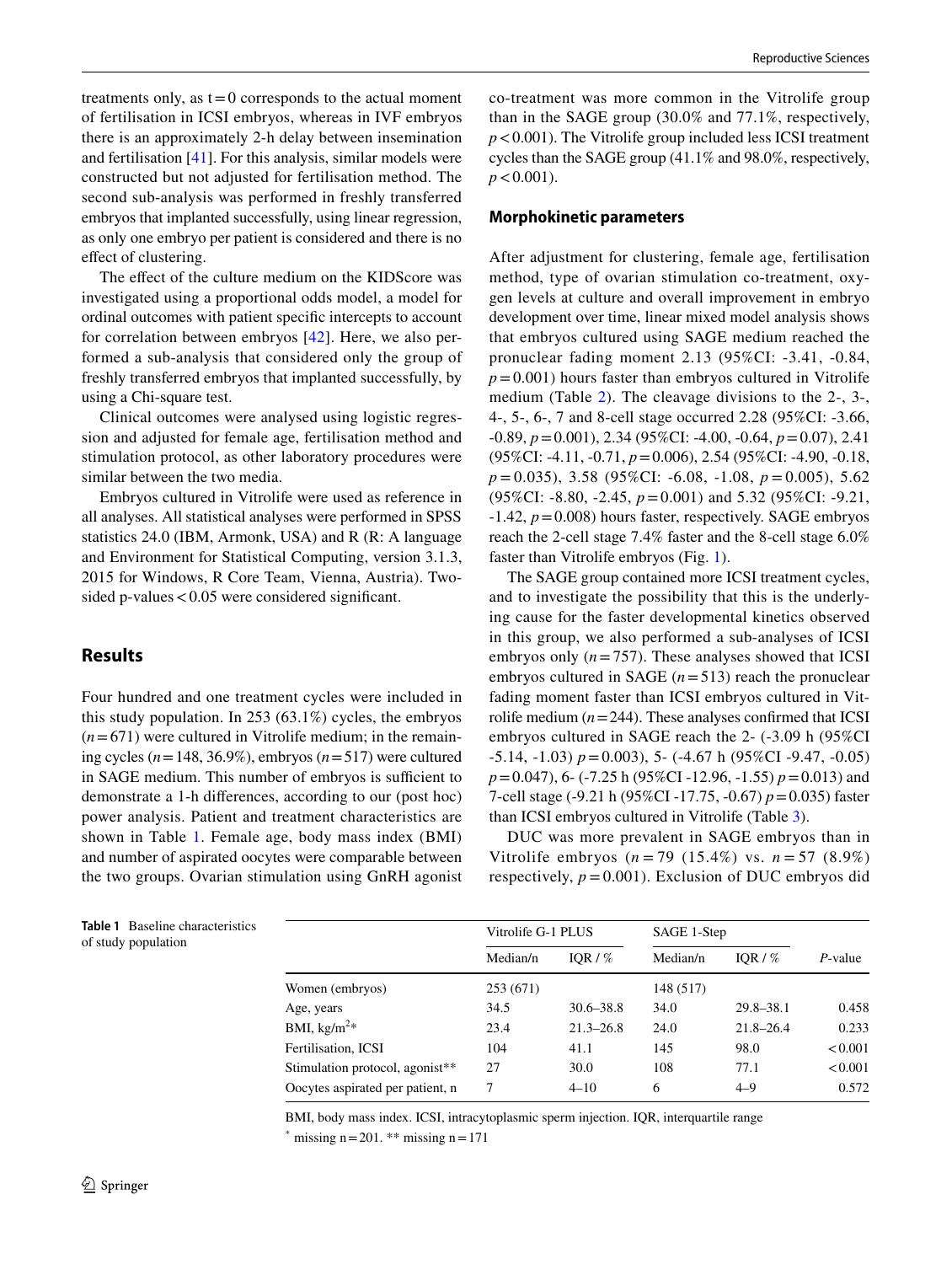<span id="page-4-0"></span>**Table 2** Diferences in morphokinetic parameters of IVF and ICSI embryos cultured in SAGE 1-Step compared to embryos cultured in Vitrolife G-1 PLUS medium

| Morphokinetic parameter | Model 1                       |            | Model $2*$                       | <b>Missings</b> |     |
|-------------------------|-------------------------------|------------|----------------------------------|-----------------|-----|
|                         | Beta (95% CI), hours          | $P$ -value | Beta $(95\% \text{ CI})$ , hours | $P$ -value      |     |
| tPNf                    | $-2.10(-2.68, -1.51)$         |            | $< 0.001 -2.13(-3.41, -0.84)$    | 0.001           | 31  |
| t2                      | $-2.09(-2.71, -1.46)$         |            | $< 0.001$ -2.28 (-3.66, -0.89)   | 0.001           | 21  |
| t3                      | $-2.98(-3.74, -2.22)$         |            | $<0.001$ -2.34 (-4.00, -0.64)    | 0.007           | 34  |
| t4                      | $-2.10(-2.86, -1.34)$         |            | $< 0.001 -2.41(-4.11, -0.71)$    | 0.006           | 50  |
| t <sub>5</sub>          | $-3.39(-4.43, -2.34)$         |            | $<0.001$ -2.54 (-4.90, -0.18)    | 0.035           | 97  |
| t6                      | $-3.12(-4.29, -1.94)$         |            | $<0.001$ -3.58 (-6.08, -1.08)    | 0.005           | 452 |
| t7                      | $-3.43$ $(-4.92, -1.95)$      |            | $<0.001$ -5.62 (-8.80, -2.45)    | 0.001           | 550 |
| t8                      | $-3.27(-5.17,-1.38)$          |            | $0.001 -5.32(-9.21, -1.42)$      | 0.008           | 626 |
| $t3-t2$                 | $-0.82$ $(-1.36, -0.28)$      |            | $0.003$ $0.18$ ( $-1.03$ , 1.39) | 0.767           | 34  |
| $t$ 5-t $4$             | $-1.49$ ( $-2.25$ , $-0.73$ ) |            | $< 0.001 - 0.18 (-1.88, 1.53)$   | 0.839           | 97  |
| $t3-tPNf$               | $-0.93(-1.48, -0.39)$         |            | $0.001 -0.15(-1.37, 1.07)$       | 0.807           | 63  |
| $(t5-t3)/(t5-t2)$       | $0.00(-0.02, 0.03)$           |            | $0.716 - 0.03 (-0.09, 0.02)$     | 0.205           | 97  |

\* Adjustments were made for female age, fertilisation method, type of ovarian stimulation, lowered oxygen culture and overall improvement in embryo development over time. CI, confdence interval

not change the observation of faster embryo development in the SAGE group (data not shown). It is likely that the observation of signifcantly more DUC embryos in SAGE medium is related to the diference in IVF-to-ICSI treatment ratio between the two culture media, as comparable DUC rates are observed in ICSI embryos only (SAGE: 15.5%; Vitrolife: 12.2%, *p*=0.235).

To investigate whether the faster development in SAGE medium is related to embryo quality, we performed subanalyses of only IVF and ICSI embryos that successfully implanted after fresh ET  $(n = 143)$ . These also demonstrated that embryos cultured in SAGE reached the moment of pronuclear fading, t2, t4 and t6 faster than embryos cultured in Vitrolife, suggesting faster development in SAGE medium for embryos with similar implantation potential (Supplemental Table 2).

#### **Retrospective assignment of KIDScores**

The distribution of KIDScores was significantly different between embryos cultured in SAGE and embryos cultured in Vitrolife (proportional odds model:  $p < 0.001$ ) (Fig. [2](#page-5-1)). Embryos cultured in SAGE fell significantly more often within the optimal time ranges corresponding to a KID-Score of 5 than embryos cultured in Vitrolife  $(n = 240)$  $(46.4\%)$  and  $n = 52$  (7.7%), respectively). At the same time, more embryos cultured in SAGE had a KIDScore of 1 than embryos cultured in Vitrolife  $(n=91)$  (17.6%) and  $n = 58$  (8.6%), respectively). In a small number of embryos, a KIDScore could not be assigned (Vitrolife  $n = 58$  (8.6%), SAGE  $n = 10$  (1.9%)) due to the fact that some developmental stages could not be assessed on the available images.



SEM, standard error of the mean

<span id="page-4-1"></span>**Fig. 1** Morphokinetic developmental trajectories of preimplantation embryos cultured in Vitrolife G-1 PLUS (light blue) and SAGE 1-Step medium (dark blue)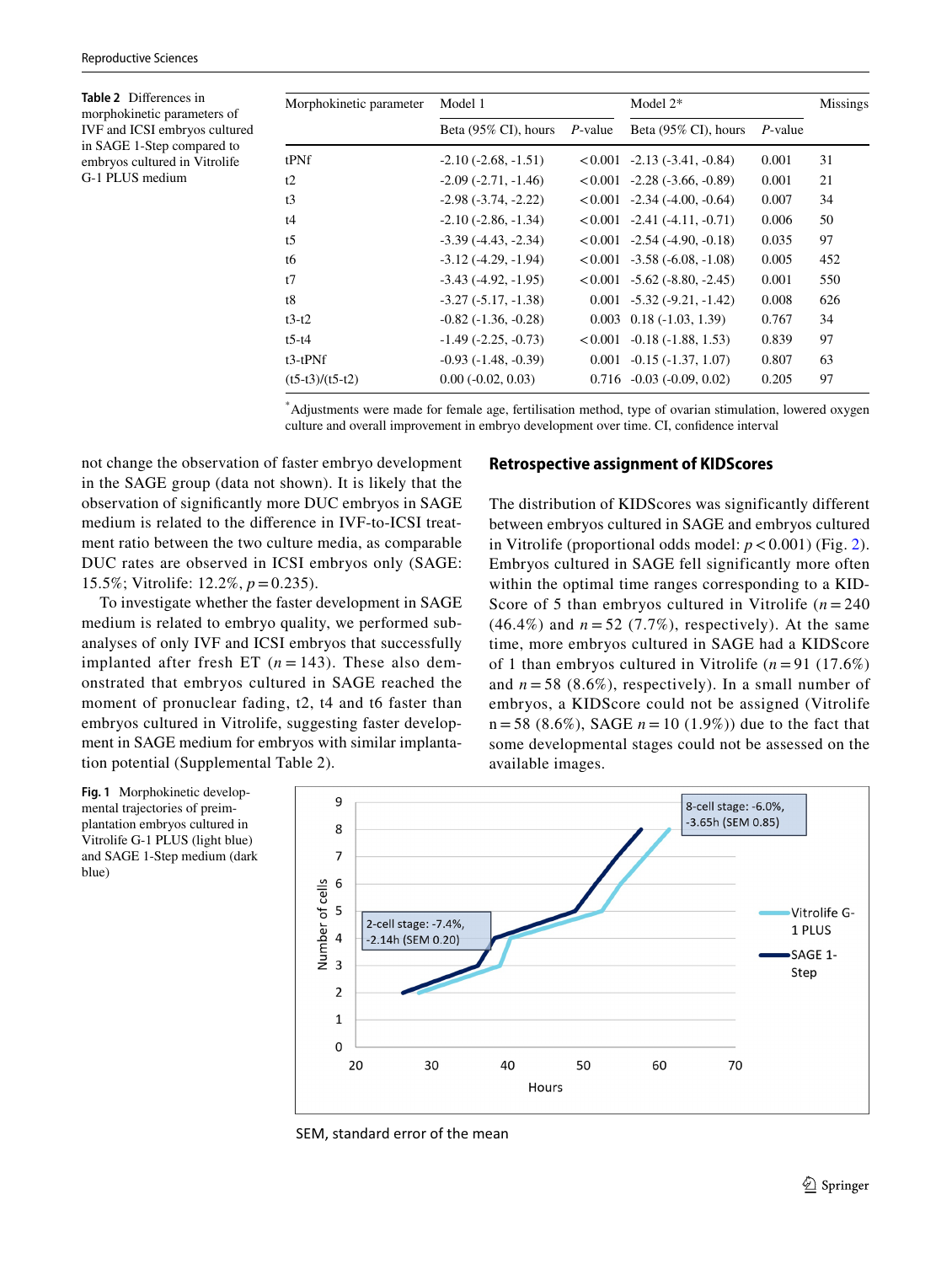<span id="page-5-0"></span>**Table 3** Diferences in morphokinetic parameters of ICSI embryos cultured in SAGE 1-Step compared to embryos cultured in Vitrolife G-1 PLUS medium

<span id="page-5-1"></span>**Fig. 2** Distribution of KID-Scores of embryos cultured in Vitrolife G-1 PLUS (light blue) and SAGE 1-Step medium (dark

blue)

| Morphokinetic parameter | Model 1                     |            | Model $2*$                |            |  |
|-------------------------|-----------------------------|------------|---------------------------|------------|--|
|                         | Beta (95% CI), hours        | $P$ -value | Beta (95% CI), hours      | $P$ -value |  |
| tPNf                    | $-1.91(-2.60, -1.21)$       | < 0.001    | $-2.69(-4.73, -0.65)$     | 0.010      |  |
| t2                      | $-1.93$ $(-2.67, -1.18)$    | < 0.001    | $-3.09(-5.14, -1.03)$     | 0.003      |  |
| t3                      | $-2.95(-3.96, -1.94)$       | < 0.001    | $-2.22(-5.58, 1.13)$      | 0.193      |  |
| t4                      | $-2.19(-3.21, -1.17)$       | < 0.001    | $-1.63(-5.13, 1.87)$      | 0.360      |  |
| t <sub>5</sub>          | $-2.28(-4.14,-1.41)$        | < 0.001    | $-4.76$ $(-9.47, -0.05)$  | 0.047      |  |
| t6                      | $-3.34$ $(-4.77, -1.90)$    | < 0.001    | $-7.25(-12.96, -1.55)$    | 0.013      |  |
| t7                      | $-3.86(-5.62,-2.10)$        | < 0.001    | $-9.21$ $(-17.75, -0.67)$ | 0.035      |  |
| t8                      | $-4.65$ ( $-6.90, -2.39$ )  | < 0.001    | $-9.13(-19.30, 1.05)$     | 0.078      |  |
| $t3-t2$                 | $-0.81(-1.57, -0.05)$       | 0.037      | $1.13(-1.52, 3.79)$       | 0.400      |  |
| $t$ 5-t4                | $-0.70(-1.66, 0.25)$        | 0.148      | $-2.92(-6.44, 0.60)$      | 0.104      |  |
| $t3-tPNf$               | $-1.07(-1.85, -0.29)$       | 0.008      | $0.38(-2.38, 3.14)$       | 0.786      |  |
| $(t5-t3)/(t5-t2)$       | $0.01$ ( $-0.02$ , $0.05$ ) | 0.472      | $-0.09$ $(-0.21, 0.04)$   | 0.178      |  |

\* Adjustments were made for female age, type of ovarian stimulation, lowered oxygen culture and overall improvement in embryo development over time. CI, confdence interval



All embryos:  $p$ <0.001 (proportional odds model). Implanted embryos:  $p$ <0.001 (chi-square). Numbers depicted above the bars represent absolute numbers

Sub-analysis of the freshly transferred embryos that implanted successfully, demonstrated a similar distribution across the KIDScores (Fig. [2](#page-5-1)). It was found that the majority of successfully implanted embryos in the Vitrolife group classified for a KIDScore of 4, whereas for successfully implanted SAGE embryos the majority classified for the optimal KIDScore of 5.

#### **Clinical treatment outcomes**

Table [3](#page-5-0) demonstrates the clinical outcomes per patient after culture in SAGE and Vitrolife. After fresh ET (*n*=372),

80 (33.6%) women in the Vitrolife group and 63 (47.0%) women in the SAGE group had a positive hCG test. Crude logistic regression analysis, with Vitrolife as reference, showed an odds ratio (OR) of 1.81 (95%CI: 1.21, 2.71, *p*=0.004) for positive hCG test, 1.93 (95%CI: 1.29, 2.88,  $p=0.001$ ) for the presence of a gestational sac, 1.75 (95%CI: 1.14, 2.69,  $p = 0.010$ ) for the presence of foetal heartbeat and 1.45 (95%CI: 0.92, 2.28, *p*=0.110) for live birth for embryos cultured in SAGE (Table [4](#page-6-0)). However, after adjustment for female age, fertilisation method and type of ovarian stimulation, none of the clinical outcomes after fresh ET were signifcantly diferent.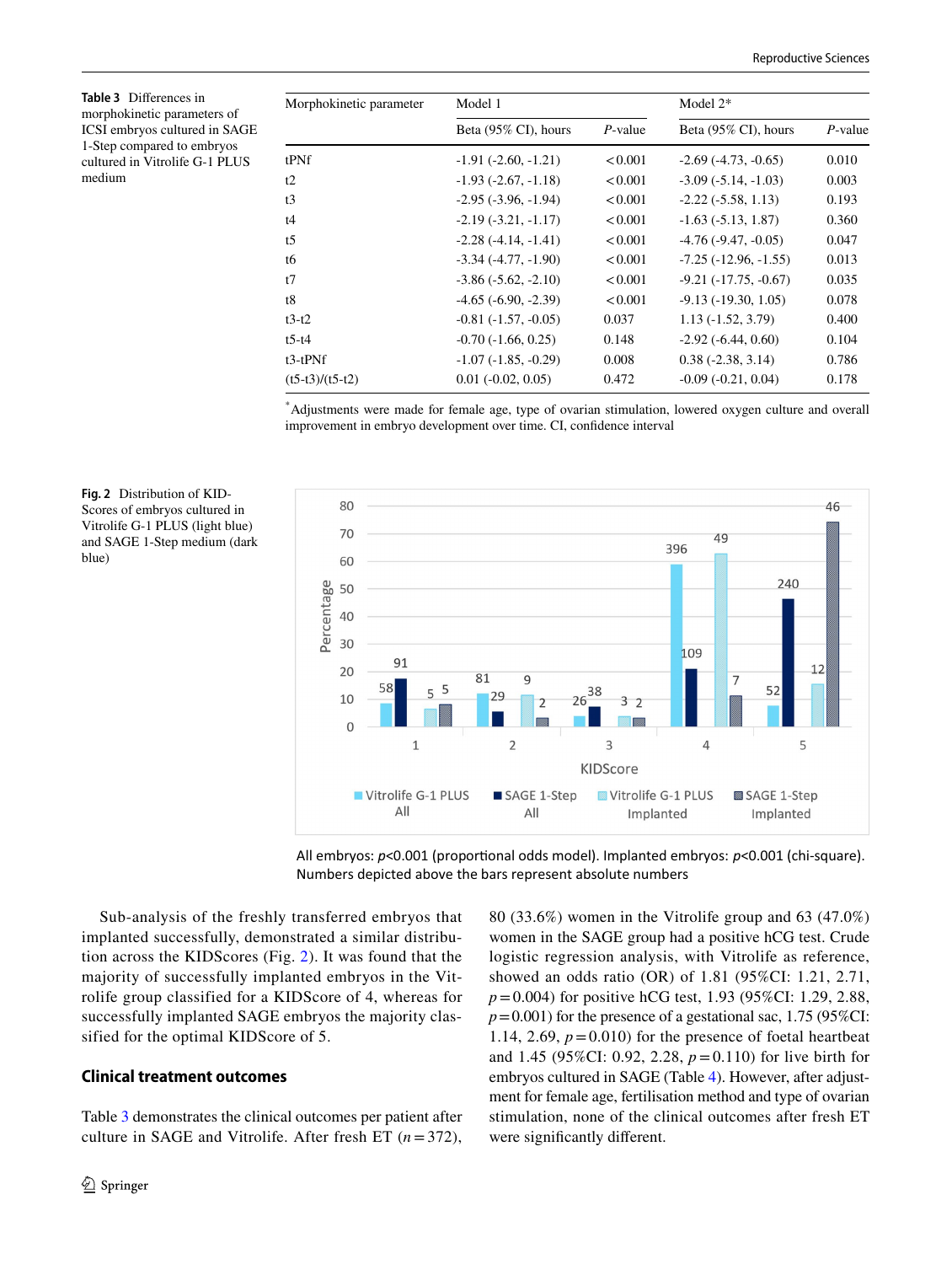|                              | Vitrolife<br>G-1 PLUS | <b>SAGE</b><br>1-Step<br>$N(\%)$ | Crude            |            | Adjusted*        |            |                |
|------------------------------|-----------------------|----------------------------------|------------------|------------|------------------|------------|----------------|
|                              | $N(\%)$               |                                  | OR (95% CI)      | $P$ -value | OR (95% CI)      | $P$ -value | Missings       |
| After fresh ET               | $N = 238$             | $N = 134$                        |                  |            |                  |            |                |
| Positive hCG test            | 80 (33.6)             | 63(47.0)                         | 1.81(1.21, 2.71) | 0.004      | 1.74(0.82, 3.69) | 0.150      | $\mathbf{0}$   |
| Gestational sac              | 76 (31.9)             | 62(46.3)                         | 1.93(1.29, 2.88) | 0.001      | 1.80(0.85, 3.85) | 0.128      | $\overline{0}$ |
| Foetal heartheat             | 61(25.6)              | 48 (44.0)                        | 1.75(1.14, 2.69) | 0.010      | 1.58(0.71, 3.52) | 0.256      | $\overline{0}$ |
| Live born                    | 54 (23.2)             | 37(28.7)                         | 1.45(0.92, 2.28) | 0.110      | 0.99(0.43, 2.31) | 0.986      | 10             |
| After fresh and frozen ETs   | $N = 253$             | $N = 148$                        |                  |            |                  |            |                |
| Cumulative ongoing pregnancy | 86 (34.0)             | 69 (46.6)                        | 1.70(1.12, 2.57) | 0.013      | 1.80(0.84, 3.90) | 0.134      | $\overline{0}$ |

<span id="page-6-0"></span>**Table 4** Clinical outcomes per patient after culture in SAGE 1-Step compared to culture in Vitrolife G-1 PLUS

\* Adjustments were made for female age, fertilisation method and type of ovarian stimulation

ET, embryo transfer. OR, odds ratio. CI, confdence interval

The crude OR for cumulative pregnancy rate, i.e. a pregnancy resulting either after fresh ET or after frozen–thawed ET within a two-year follow-up period after oocyte retrieval, is 1.70 (95%CI 1.12, 2.57, *p*=0.013) for embryos cultured in SAGE. However, after adjustments, we found no diferences for this clinical treatment outcome between the culture media.

## **Discussion**

The aim of this study was to compare embryo morphokinetics and clinical outcomes between two diferent embryo culture media used during conventional IVF and during ICSI treatment. We observed that embryos cultured in SAGE culture medium reached the pronuclear fading moment earlier and proceeded faster through all the cleavage divisions than embryos cultured in Vitrolife, regardless of the fertilisation method. These embryos also qualifed signifcantly more often for the highest KIDScore, suggesting a higher implantation potential. However, when only successfully implanted embryos were considered, those cultured in SAGE still showed faster development. Also, we found no signifcant diferences in clinical outcomes, such as implantation and cumulative pregnancy rate, after correction for confounders. This suggests that culture medium has a direct impact on embryo developmental kinetics, but this does not necessarily refect in implantation potential.

Although the timing of cleavage divisions is diferent between embryos cultured in Vitrolife and embryos cultured in SAGE, it remains unknown which specifc components drive these diferences. It has been suggested that variations in pyruvate, lactate, amino acid and glucose concentrations between culture media may afect embryo morphokinetics and metabolism [[43–](#page-9-21)[45](#page-9-22)]. In mice, it has been shown that fast-cleaving embryos have a higher glucose consumption rate than slow-cleaving embryos [[46\]](#page-10-0). This is seemingly in contrast to our results, as we observe faster development of embryos cultured in the medium with lower glucose content (SAGE). Yet, during the frst stages of human preimplantation embryo development pyruvate and lactate are the primary source of energy, and high levels of glucose during the cleavage stages might be counterproductive for preimplantation development [[47](#page-10-1), [48](#page-10-2)].

Other components in culture media, such as amino acid concentrations, are also likely to have a signifcant efect on early embryo development. Amino acids are important during the cleavage stages, as they regulate embryo physiology [\[49](#page-10-3)[–52](#page-10-4)]. It has been demonstrated that embryos with a lower amino acid turnover develop more often to the blastocyst stage and have less DNA damage [[53–](#page-10-5)[55](#page-10-6)]. This is in line with the 'quiet embryo hypothesis' of Leese [[56\]](#page-10-7), which postulates that embryos with a low metabolism have a higher viability as they endure environmental stress relatively well. However, the presence of amino acids in culture medium is ambivalent, as they also contribute to ammonium buildup. High levels of ammonium can have a detrimental effect on embryo development and pregnancy rates [\[57,](#page-10-8) [58\]](#page-10-9). Minimising ammonium buildup is especially critical for single-step media, as not refreshing the media might otherwise result in detrimental ammonium levels during 5 days of culture.

In addition to the unknown mechanisms underlying the diferences in morphokinetics, the clinical impact of these diferences is also largely unknown. Although several studies indicate that fast-developing embryos have a higher potential for implantation, the added clinical value of numerous (de)selection tools has yet to be conclusively established [[26,](#page-9-8) [46](#page-10-0), [59](#page-10-10)[–64](#page-10-11)]. For example, after undisturbed culture in a self-contained incubator, clinical outcomes are comparable between morphokinetic-based and morphology-based embryo selection  $[61]$ . It is likely that the differences we observed in individual morphokinetic parameters between culture media, translated to differences in our studied deselection tool, the KIDScore. We showed that a larger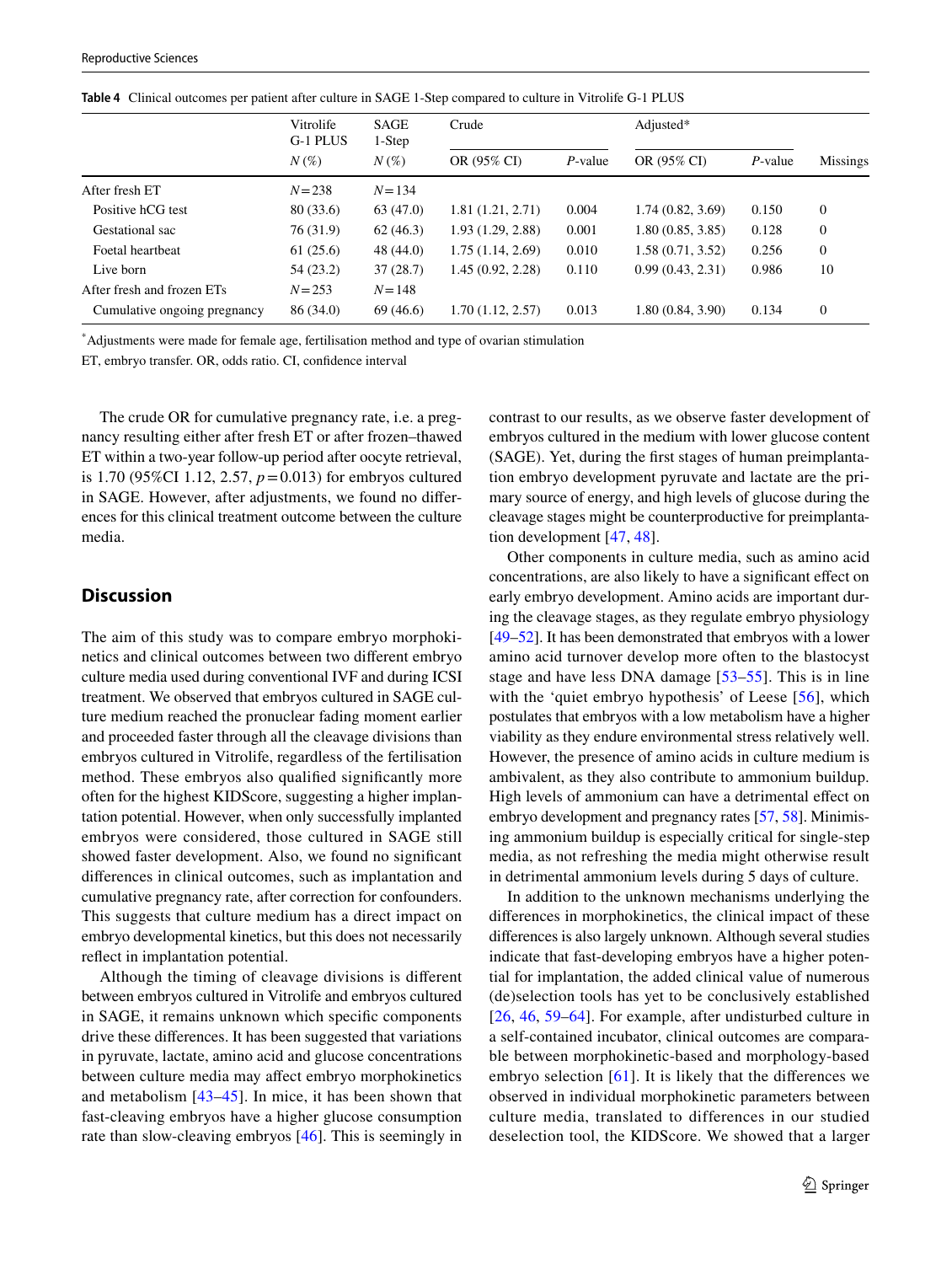proportion of SAGE embryos qualifed for the highest score, compared to Vitrolife embryos, which might be explained by more embryos reaching the 8-cell stage before 66 h after fertilisation. Although the predicted implantation potential, i.e. the KIDScore, was higher in the SAGE group, the observed implantation potential, as well as cumulative pregnancy rate, were comparable between the two culture media. Interestingly, after implantation, SAGE embryos also exhibit faster growth and development than Vitrolife embryos [\[21\]](#page-9-4).

Since the KIDScore was developed for general applicability in diferent treatment and culture conditions, its test characteristics were not studied in specifc culture media. Yet, our results suggest that the type of culture medium may impact the discriminatory value of the KIDScore. For example, even in embryos that implanted successfully, the KIDScore was signifcantly diferent between culture media. Moreover, the KIDScore distribution of transferred and cryopreserved Vitrolife embryos is considerably diferent from the distribution described by Petersen et al. [[26](#page-9-8)]. However, it should be noted that the KIDScore algorithm and its distribution are based on embryos that had been selected for transfer, whereas we included all embryos that had been selected for transfer and cryopreservation.

Since we show that type of culture medium afects multiple individual morphokinetic parameters, our fndings may have consequences for the discriminatory value and applicability of other (de)selection tools. Therefore, it is recommended that IVF clinics should either validate morphokinetic-based selection tools prior to implementation or develop their own clinic-specifc selection tool, since the ideal developmental kinetics of human embryos under different culture conditions remains largely unknown.

Previous research regarding the effect of culture medium on morphokinetic parameters in human embryos is scarce and reports conficting results. Some studies report no efect of culture medium on morphokinetic parameters, whereas others demonstrate faster development for single-step culture medium [[28–](#page-9-10)[31](#page-9-11)]. Despite the fact that randomisation was applied in all of these studies, sample sizes were small, statistical analyses were mainly based on t testing and none of the studies corrected for clustering of multiple embryos from one woman. Without considering clustering, it is possible that observed effects are essentially based on a large number of embryos from only a few patients. Therefore, we applied linear mixed models, which enable precise modelling of embryo development by taking into account both clustering as well as confounders such as age and type of ovarian stimulation. Also, a post hoc power analysis confirmed that the size of our study population is sufficient to demonstrate a 1-h diference in preimplantation development. Another beneft of this patient registry cohort is the diverse study population. Our study population consisted of IVF as well as ICSI treatments, and diferent ovarian stimulation approaches have been used, which increases the generalisability of our results. However, the ratio of IVF to ICSI treatments was not comparable within the groups of studied culture media. It is essential to correct for fertilisation method when studying time-lapse parameters, as diferences between IVF and ICSI embryos have been suggested [[65](#page-10-13)]. We approached this in two ways: We adjusted for fertilisation method in our linear mixed model and also performed a sensitivity analysis in ICSI embryos only. By doing so, we demonstrate an impact of the culture medium as early as the moment of pronuclear fading in analyses both including all embryos as well as including ICSI embryos only. However, others have suggested to use tPNf as a starting point [[41\]](#page-9-19). With this method, a potential impact on the moment of pronuclear fading is missed, and observations in subsequent cleavage stages might also be afected.

The main limitation of our study is that we only data have data available from the cleavage stage development and not up to the blastocyst stage. As blastocyst transfer is associated with higher pregnancy and live birth rates [\[66](#page-10-14)], assessment of this stage is likely to be more informative. This study was performed in a time in which fresh transfer of cleavage embryos was routine care in most IVF clinics, including ours. Future research should include blastocyst development as it may provide a more extensive understanding of the impact of culture medium. Although our patient data for BMI and stimulation regimen is incomplete, the sensitivity analysis showed similar results for patients with complete data (*n*=230) and patients with incomplete data (*n*=171), suggesting a low risk of selection bias (data not shown). The studied culture media were used during consecutive time periods. To minimise this efect of confounding due to a secular trend, we also corrected for laboratory-specifc changes and the moment of culture. Finally, despite the adjustments for potential confounders in our analyses, residual confounding cannot be excluded, as this is inherent to the observational study design.

## **Conclusion**

Our results demonstrate an impact of culture medium on preimplantation embryo developmental kinetics and this afects classifcation within the KIDScore algorithm. Other studies show that culture medium can alter post-implantation growth as early as the second trimester of pregnancy and even impact ofspring health at nine years of age [\[18](#page-9-2), [67\]](#page-10-15). However, it remains unknown which specifc component(s) in culture medium drive these diferences. Since over half a million babies are born after IVF and ICSI treatment each year, more studies should shift the focus from the efects of IVF culture conditions on implantation to their efect on (preimplantation) embryo development [[68](#page-10-16)]. Moreover, early embryonic development has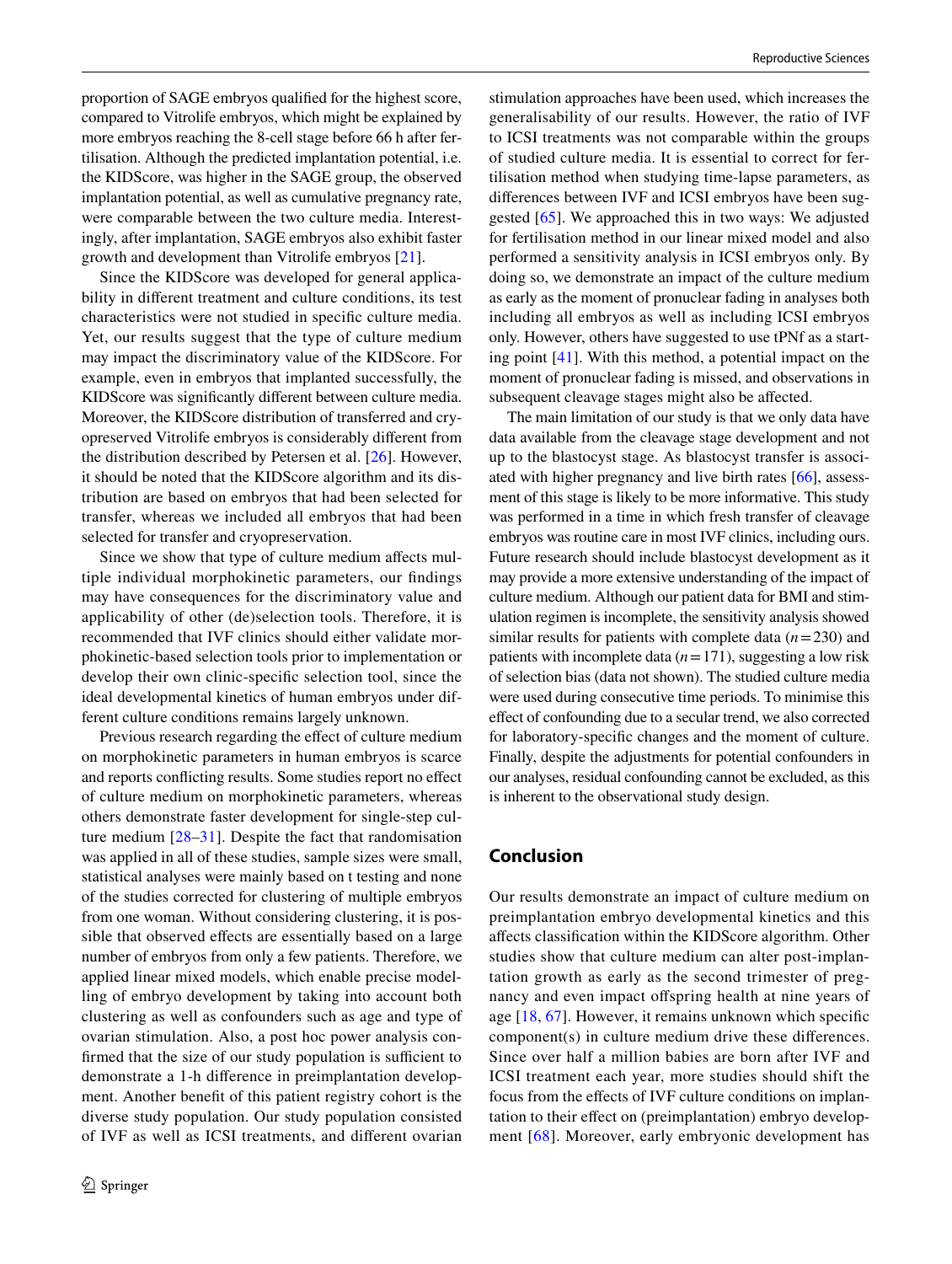been linked to postnatal health and development [[69\]](#page-10-17). This, in combination with the results of Dumoulin et al., further warrants the need to elucidate the association between preimplantation embryo kinetics, post-implantation growth and offspring health.

**Supplementary Information** The online version contains supplementary material available at<https://doi.org/10.1007/s43032-022-00962-7>.

**Author Contributions** EB and JS were responsible for time-lapse imaging. EB initiated the research question and supervised all aspects of the study. JL was responsible for the IVF and ICSI patients. LvD, CK, EB and EvM contributed to data acquisition. SW, MR and RST initiated and supervised the statistical procedures of the manuscript. LvD, MR, CK and EB wrote the frst draft. All authors contributed to the writing and the critical revisions of the manuscript and all authors approved the fnal version of the manuscript and authorised the submitted version.

**Funding** This research was funded by the Department of Obstetrics and Gynecology of the Erasmus MC, University Medical Center, Rotterdam, the Netherlands, the Netherlands Organization for Health Research and Development (ZonMW, project number 209040003) and the Erasmus MC Medical Research Advisor Committee's 'Health Care Efficiency Research' programme (2016).

**Data Availability** The data underlying this article cannot be shared publicly due to the privacy of individuals that participated in the study.

**Code Availability** The code underlying this article can be shared on reasonable request to the corresponding author.

## **Declarations**

**Ethics Approval** This retrospective chart review study involving human participants was in accordance with the ethical standards of the institutional and national research committee and with the 1964 Helsinki Declaration and its later amendments or comparable ethical standards. The Medical Ethical Committee of the Erasmus MC examined the study protocol and issued a waiver for the Medical Research Act (MEC-2016–041), so no formal consent was needed.

**Consent to Participate** All patients at our centre are informed that anonymised data can be used for retrospective research and have the opportunity to object. We excluded patients who objected to the use of their data.

**Consent for Publication** No identifying details of the participants are published in this manuscript; hence, consent for publication is not obtained.

**Conflict of Interests** Dr. Laven reports grants and personal fees from Ferring and Titus Healthcare, grants and personal fees from Ansh Labs, grants from NIH, the Dutch Heart Association and ZonMW, outside the submitted work. None of the other authors have a confict of interest to disclose.

**Open Access** This article is licensed under a Creative Commons Attribution 4.0 International License, which permits use, sharing, adaptation, distribution and reproduction in any medium or format, as long as you give appropriate credit to the original author(s) and the source, provide a link to the Creative Commons licence, and indicate if changes were made. The images or other third party material in this article are included in the article's Creative Commons licence, unless indicated otherwise in a credit line to the material. If material is not included in the article's Creative Commons licence and your intended use is not permitted by statutory regulation or exceeds the permitted use, you will need to obtain permission directly from the copyright holder. To view a copy of this licence, visit<http://creativecommons.org/licenses/by/4.0/>.

# **References**

- <span id="page-8-0"></span>1. Steptoe PC, Edwards RG. Birth after the reimplantation of a human embryo. Lancet. 1978;2(8085):366.
- 2. SART Clinic Summary Report. SART. 2017. [https://www.sartc](https://www.sartcorsonline.com/rptCSR_PublicMultYear.aspx?ClinicPKID=0#) [orsonline.com/rptCSR\\_PublicMultYear.aspx?ClinicPKID=0#](https://www.sartcorsonline.com/rptCSR_PublicMultYear.aspx?ClinicPKID=0#). Accessed May 7th 2019.
- 3. Ferraretti AP, Nygren K, Nyboe Andersen J, De Mouzon J, Kupka M, Calhaz-Jorge C et al. Trends over 15 years in ART in Europe: an analysis of 6 million cycles. Hum Reprod Open. 2017;2017(2).
- <span id="page-8-1"></span>4. European IVFmC, European Society of Human R, Embryology, Calhaz-Jorge C, De Geyter C, Kupka MS et al. Assisted reproductive technology in Europe, 2013: results generated from European registers by ESHRE. Hum Reprod. 2017;32(10):1957–73. [https://](https://doi.org/10.1093/humrep/dex264) [doi.org/10.1093/humrep/dex264](https://doi.org/10.1093/humrep/dex264).
- <span id="page-8-2"></span>5. Mantikou E, Youssef MA, van Wely M, van der Veen F, Al-Inany HG, Repping S, et al. Embryo culture media and IVF/ICSI success rates: a systematic review. Hum Reprod Update. 2013;19(3):210– 20. [https://doi.org/10.1093/humupd/dms061.](https://doi.org/10.1093/humupd/dms061)
- 6. Abramczuk JW, Lopata A. Incubator performance in the clinical in vitro fertilization program: importance of temperature conditions for the fertilization and cleavage of human oocytes. Fertil Steril. 1986;46(1):132–4.
- <span id="page-8-3"></span>7. Kovacic B. Culture systems: low-oxygen culture. Methods Mol Biol. 2012;912:249–72. [https://doi.org/10.1007/978-1-61779-](https://doi.org/10.1007/978-1-61779-971-6_15) [971-6\\_15](https://doi.org/10.1007/978-1-61779-971-6_15).
- <span id="page-8-4"></span>8. Summers MC, Biggers JD. Chemically defned media and the culture of mammalian preimplantation embryos: historical perspective and current issues. Hum Reprod Update. 2003;9(6):557–82.
- <span id="page-8-5"></span>9. Gardner DK, Lane M. Culture and selection of viable blastocysts: a feasible proposition for human IVF? Hum Reprod Update. 1997;3(4):367–82.
- <span id="page-8-6"></span>10. Biggers JD. Thoughts on embryo culture conditions. Reprod Biomed Online. 2002;4(Suppl 1):30–8.
- 11. Biggers JD, McGinnis LK, Raffin M. Amino acids and preimplantation development of the mouse in protein-free potassium simplex optimized medium. Biol Reprod. 2000;63(1):281–93.
- <span id="page-8-7"></span>12. Biggers JD, Racowsky C. The development of fertilized human ova to the blastocyst stage in KSOM(AA) medium: is a two-step protocol necessary? Reprod Biomed Online. 2002;5(2):133–40.
- <span id="page-8-8"></span>13. Werner MD, Hong KH, Franasiak JM, Forman EJ, Reda CV, Molinaro TA, et al. Sequential versus Monophasic Media Impact Trial (SuMMIT): a paired randomized controlled trial comparing a sequential media system to a monophasic medium. Fertil Steril. 2016;105(5):1215–21. [https://doi.org/10.1016/j.fertnstert.2016.](https://doi.org/10.1016/j.fertnstert.2016.01.005) [01.005.](https://doi.org/10.1016/j.fertnstert.2016.01.005)
- 14. Sfontouris IA, Martins WP, Nastri CO, Viana IG, Navarro PA, Raine-Fenning N, et al. Blastocyst culture using single versus sequential media in clinical IVF: a systematic review and meta-analysis of randomized controlled trials. J Assist Reprod Genet. 2016;33(10):1261–72. [https://doi.org/10.1007/](https://doi.org/10.1007/s10815-016-0774-5) [s10815-016-0774-5.](https://doi.org/10.1007/s10815-016-0774-5)
- 15. Summers MC, Bird S, Mirzai FM, Thornhill A, Biggers JD. Human preimplantation embryo development in vitro: a morphological assessment of sibling zygotes cultured in a single medium or in sequential media. Hum Fertil (Camb). 2013;16(4):278–85. [https://doi.org/10.3109/14647273.2013.806823.](https://doi.org/10.3109/14647273.2013.806823)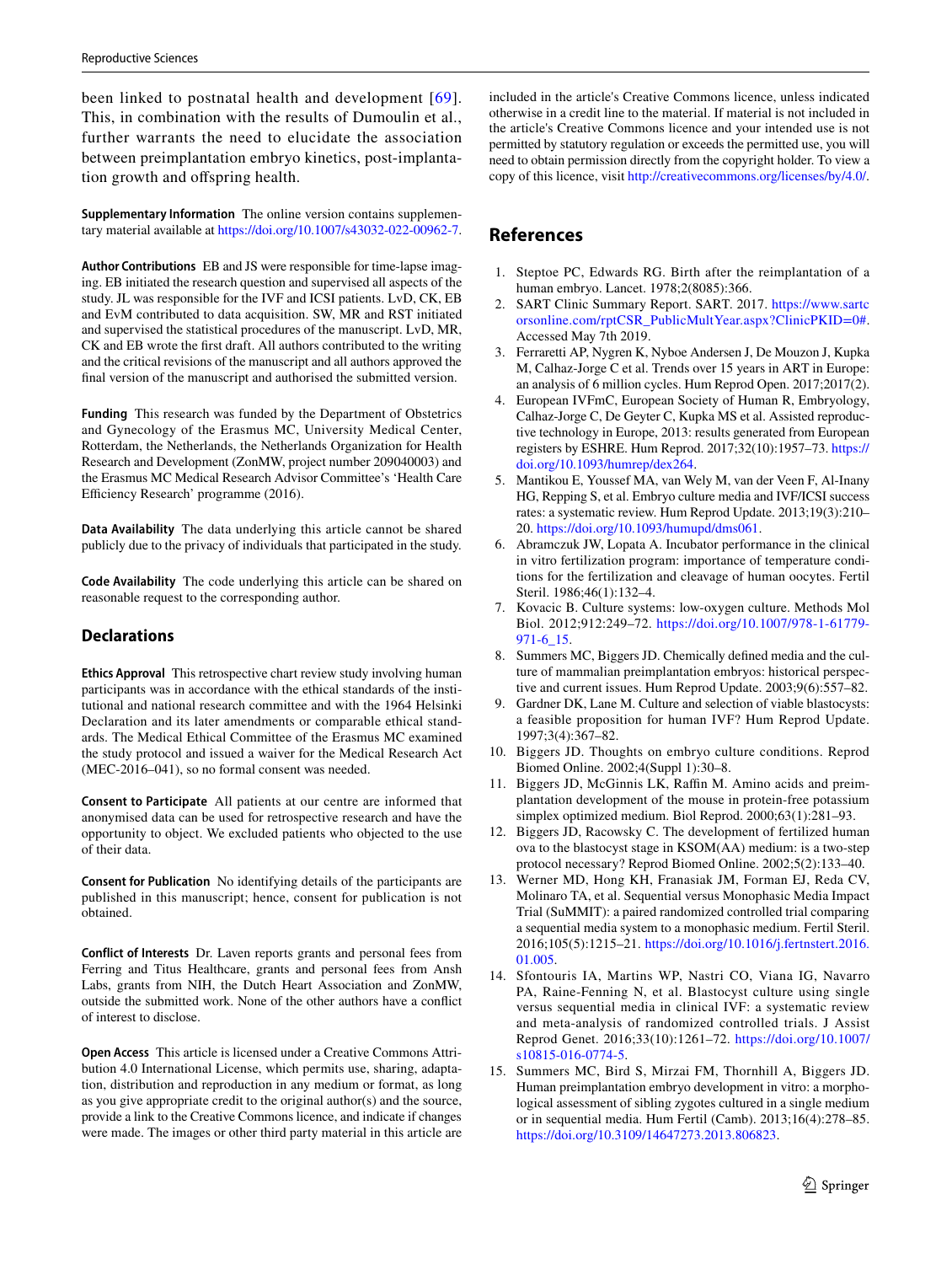- <span id="page-9-0"></span>16. Wirleitner B, Vanderzwalmen P, Stecher A, Zech MH, Zintz M, Zech NH. Individual demands of human embryos on IVF culture medium: infuence on blastocyst development and pregnancy outcome. Reprod Biomed Online. 2010;21(6):776–82. [https://doi.org/](https://doi.org/10.1016/j.rbmo.2010.08.003) [10.1016/j.rbmo.2010.08.003](https://doi.org/10.1016/j.rbmo.2010.08.003).
- <span id="page-9-1"></span>17. Machtinger R, Racowsky C. Culture systems: single step. Methods Mol Biol. 2012;912:199–209. [https://doi.org/10.1007/978-1-](https://doi.org/10.1007/978-1-61779-971-6_12) [61779-971-6\\_12](https://doi.org/10.1007/978-1-61779-971-6_12).
- <span id="page-9-2"></span>18. Nelissen EC, Van Montfoort AP, Smits LJ, Menheere PP, Evers JL, Coonen E, et al. IVF culture medium afects human intrauterine growth as early as the second trimester of pregnancy. Hum Reprod. 2013;28(8):2067–74. [https://doi.org/10.1093/](https://doi.org/10.1093/humrep/det131) [humrep/det131.](https://doi.org/10.1093/humrep/det131)
- 19. Kleijkers SH, van Montfoort AP, Smits LJ, Viechtbauer W, Roseboom TJ, Nelissen EC, et al. IVF culture medium afects post-natal weight in humans during the frst 2 years of life. Hum Reprod. 2014;29(4):661–9. [https://doi.org/10.1093/hum](https://doi.org/10.1093/humrep/deu025)[rep/deu025.](https://doi.org/10.1093/humrep/deu025)
- <span id="page-9-3"></span>20. Kleijkers SH, Mantikou E, Slappendel E, Consten D, van Echten-Arends J, Wetzels AM, et al. Infuence of embryo culture medium (G5 and HTF) on pregnancy and perinatal outcome after IVF: a multicenter RCT. Hum Reprod. 2016;31(10):2219– 30. [https://doi.org/10.1093/humrep/dew156.](https://doi.org/10.1093/humrep/dew156)
- <span id="page-9-4"></span>21. Van Duijn L, Steegers-Theunissen R, Baart E, Willemsen S, Laven J, Rousian M. O-216 Culture medium used in IVF-treatment impacts post-implantation embryonic growth and developmental trajectories in a sex-specifc manner. Hum Reprod. 2021;36(Supplement\_1):deab128. 027.
- <span id="page-9-5"></span>22. Payne D, Flaherty SP, Barry MF, Matthews CD. Preliminary observations on polar body extrusion and pronuclear formation in human oocytes using time-lapse video cinematography. Hum Reprod. 1997;12(3):532–41.
- <span id="page-9-6"></span>23. Freour T, Dessolle L, Lammers J, Lattes S, Barriere P. Comparison of embryo morphokinetics after in vitro fertilizationintracytoplasmic sperm injection in smoking and nonsmoking women. Fertil Steril. 2013;99(7):1944–50. [https://doi.org/10.](https://doi.org/10.1016/j.fertnstert.2013.01.136) [1016/j.fertnstert.2013.01.136.](https://doi.org/10.1016/j.fertnstert.2013.01.136)
- 24. Wissing ML, Bjerge MR, Olesen AI, Hoest T, Mikkelsen AL. Impact of PCOS on early embryo cleavage kinetics. Reprod Biomed Online. 2014;28(4):508–14. [https://doi.org/10.1016/j.](https://doi.org/10.1016/j.rbmo.2013.11.017) [rbmo.2013.11.017](https://doi.org/10.1016/j.rbmo.2013.11.017).
- <span id="page-9-7"></span>25. Gardner DK, Kelley RL. Impact of the IVF laboratory environment on human preimplantation embryo phenotype. J Dev Orig Health Dis. 2017;8(4):418–35. [https://doi.org/10.1017/S2040](https://doi.org/10.1017/S2040174417000368) [174417000368.](https://doi.org/10.1017/S2040174417000368)
- <span id="page-9-8"></span>26. Petersen BM, Boel M, Montag M, Gardner DK. Development of a generally applicable morphokinetic algorithm capable of predicting the implantation potential of embryos transferred on Day 3. Hum Reprod. 2016;31(10):2231–44. [https://doi.org/10.](https://doi.org/10.1093/humrep/dew188) [1093/humrep/dew188](https://doi.org/10.1093/humrep/dew188).
- <span id="page-9-9"></span>27. Adolfsson E, Porath S, Andershed AN. External validation of a time-lapse model; a retrospective study comparing embryo evaluation using a morphokinetic model to standard morphology with live birth as endpoint. JBRA Assist Reprod. 2018;22(3):205–14. <https://doi.org/10.5935/1518-0557.20180041>.
- <span id="page-9-10"></span>28. Basile N, Morbeck D, Garcia-Velasco J, Bronet F, Meseguer M. Type of culture media does not affect embryo kinetics: a timelapse analysis of sibling oocytes. Hum Reprod. 2013;28(3):634– 41. [https://doi.org/10.1093/humrep/des462.](https://doi.org/10.1093/humrep/des462)
- 29. Ciray HN, Aksoy T, Goktas C, Ozturk B, Bahceci M. Time-lapse evaluation of human embryo development in single versus sequential culture media–a sibling oocyte study. J Assist Reprod Genet. 2012;29(9):891–900.<https://doi.org/10.1007/s10815-012-9818-7>.
- 30. Hardarson T, Bungum M, Conaghan J, Meintjes M, Chantilis SJ, Molnar L et al. Noninferiority, randomized, controlled trial comparing embryo development using media developed for

 $\circled{2}$  Springer

sequential or undisturbed culture in a time-lapse setup. Fertil Steril. 2015;104(6):1452–9 e1–4. [https://doi.org/10.1016/j.fertn](https://doi.org/10.1016/j.fertnstert.2015.08.037) [stert.2015.08.037](https://doi.org/10.1016/j.fertnstert.2015.08.037).

- <span id="page-9-11"></span>31. Kazdar N, Brugnon F, Bouche C, Jouve G, Veau S, Drapier H, et al. Comparison of human embryomorphokinetic parameters in sequential or global culture media. Ann Biol Clin (Paris). 2017;75(4):403–10. [https://doi.org/10.1684/abc.2017.1259.](https://doi.org/10.1684/abc.2017.1259)
- <span id="page-9-12"></span>32. Hohmann FP, Macklon NS, Fauser BC. A randomized comparison of two ovarian stimulation protocols with gonadotropinreleasing hormone (GnRH) antagonist cotreatment for in vitro fertilization commencing recombinant follicle-stimulating hormone on cycle day 2 or 5 with the standard long GnRH agonist protocol. J Clin Endocrinol Metab. 2003;88(1):166–73. [https://](https://doi.org/10.1210/jc.2002-020788) [doi.org/10.1210/jc.2002-020788](https://doi.org/10.1210/jc.2002-020788).
- <span id="page-9-13"></span>33. Heijnen EM, Eijkemans MJ, De Klerk C, Polinder S, Beckers NG, Klinkert ER, et al. A mild treatment strategy for in-vitro fertilisation: a randomised non-inferiority trial. Lancet. 2007;369(9563):743–9. [https://doi.org/10.1016/S0140-6736\(07\)60360-2](https://doi.org/10.1016/S0140-6736(07)60360-2).
- <span id="page-9-14"></span>34. Ciray HN, Campbell A, Agerholm IE, Aguilar J, Chamayou S, Esbert M, et al. Proposed guidelines on the nomenclature and annotation of dynamic human embryo monitoring by a timelapse user group. Hum Reprod. 2014;29(12):2650–60. [https://](https://doi.org/10.1093/humrep/deu278) [doi.org/10.1093/humrep/deu278.](https://doi.org/10.1093/humrep/deu278)
- <span id="page-9-15"></span>35. Martinez M, Santalo J, Rodriguez A, Vassena R. High reliability of morphokinetic annotations among embryologists. Hum Reprod Open. 2018;2018(3):hoy009. [https://doi.org/10.1093/](https://doi.org/10.1093/hropen/hoy009) [hropen/hoy009](https://doi.org/10.1093/hropen/hoy009).
- 36. Sundvall L, Ingerslev HJ, Breth Knudsen U, Kirkegaard K. Inter- and intra-observer variability of time-lapse annotations. Hum Reprod. 2013;28(12):3215–21. [https://doi.org/10.1093/](https://doi.org/10.1093/humrep/det366) [humrep/det366.](https://doi.org/10.1093/humrep/det366)
- <span id="page-9-16"></span>37. Adolfsson E, Andershed AN. Morphology vs morphokinetics: a retrospective comparison of inter-observer and intra-observer agreement between embryologists on blastocysts with known implantation outcome. JBRA Assist Reprod. 2018;22(3):228– 37.<https://doi.org/10.5935/1518-0557.20180042>.
- <span id="page-9-17"></span>38. Janny L, Menezo YJ. Maternal age effect on early human embryonic development and blastocyst formation. Mol Reprod Dev. 1996;45(1):31–7. [https://doi.org/10.1002/\(SICI\)1098-](https://doi.org/10.1002/(SICI)1098-2795(199609)45:1%3c31::AID-MRD4%3e3.0.CO;2-T) [2795\(199609\)45:1%3c31::AID-MRD4%3e3.0.CO;2-T](https://doi.org/10.1002/(SICI)1098-2795(199609)45:1%3c31::AID-MRD4%3e3.0.CO;2-T).
- 39. Baart EB, Macklon NS, Fauser BJ. Ovarian stimulation and embryo quality. Reprod Biomed Online. 2009;18(Suppl 2):45–50.
- <span id="page-9-18"></span>40. Kovacic B, Vlaisavljevic V. Infuence of atmospheric versus reduced oxygen concentration on development of human blastocysts in vitro: a prospective study on sibling oocytes. Reprod Biomed Online. 2008;17(2):229–36.
- <span id="page-9-19"></span>41. Bodri D, Sugimoto T, Serna JY, Kondo M, Kato R, Kawachiya S et al. Infuence of diferent oocyte insemination techniques on early and late morphokinetic parameters: retrospective analysis of 500 time-lapse monitored blastocysts. Fertil Steril. 2015;104(5):1175–81 e1–2. [https://doi.org/10.1016/j.fertnstert.](https://doi.org/10.1016/j.fertnstert.2015.07.1164) [2015.07.1164.](https://doi.org/10.1016/j.fertnstert.2015.07.1164)
- <span id="page-9-20"></span>42. O'Conell AA. Logistic Regression Models for Ordinal Response Variables. SAGE Publications; 2006.
- <span id="page-9-21"></span>43. Morbeck DE, Baumann NA, Oglesbee D. Composition of single-step media used for human embryo culture. Fertil Steril. 2017;107(4):1055–60 e1. [https://doi.org/10.1016/j.fertnstert.](https://doi.org/10.1016/j.fertnstert.2017.01.007) [2017.01.007](https://doi.org/10.1016/j.fertnstert.2017.01.007).
- 44. Morbeck DE, Krisher RL, Herrick JR, Baumann NA, Matern D, Moyer T. Composition of commercial media used for human embryo culture. Fertil Steril. 2014;102(3):759-66 e9. [https://](https://doi.org/10.1016/j.fertnstert.2014.05.043) [doi.org/10.1016/j.fertnstert.2014.05.043.](https://doi.org/10.1016/j.fertnstert.2014.05.043)
- <span id="page-9-22"></span>45. Sunde A, Brison D, Dumoulin J, Harper J, Lundin K, Magli MC, et al. Time to take human embryo culture seriously. Hum Reprod. 2016;31(10):2174–82.<https://doi.org/10.1093/humrep/dew157>.